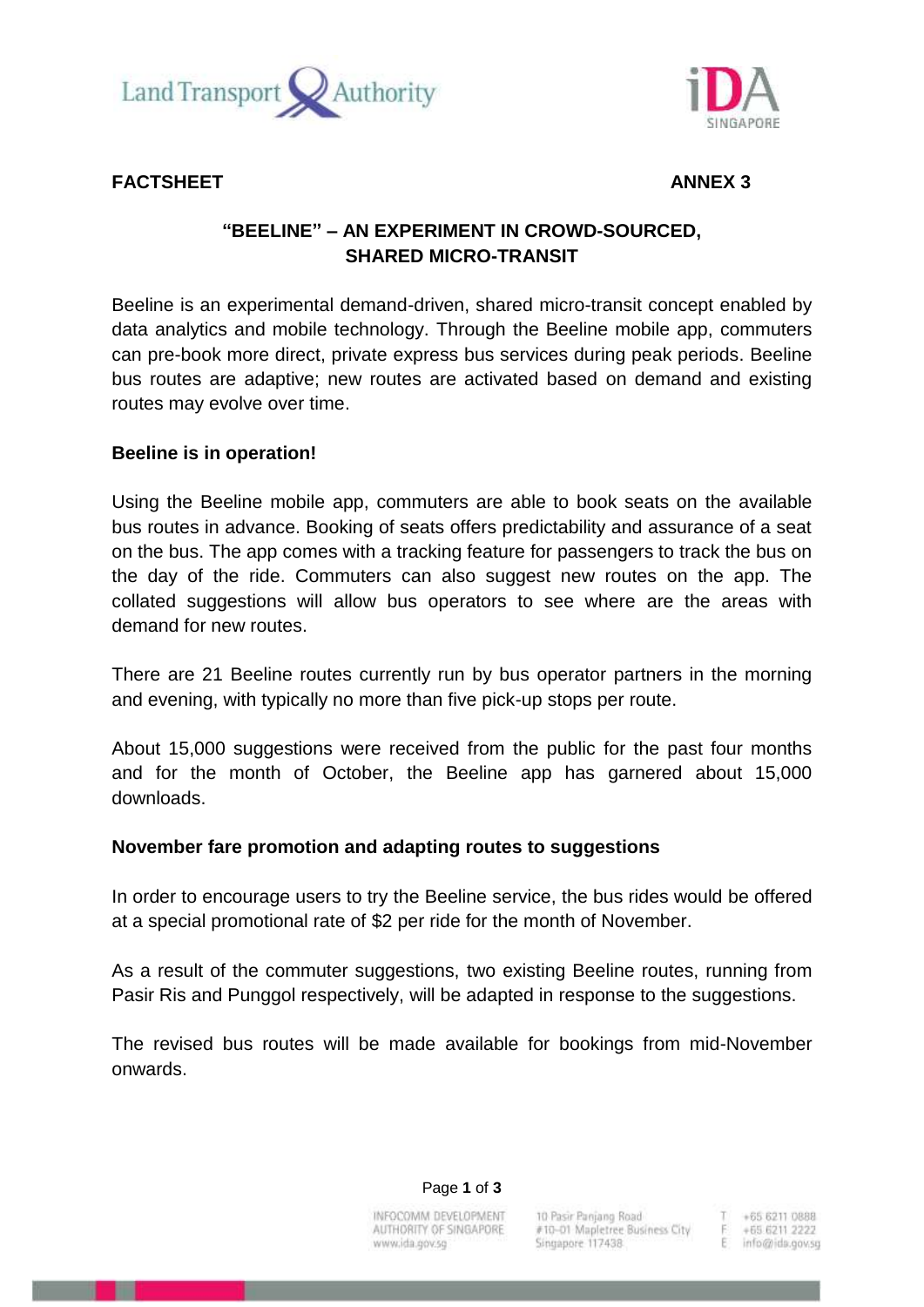



#### **Experimentation and co-creation**

IDA and LTA have worked closely together on the development of Beeline to apply data analytics to transport planning. Beeline is designed as an experiment, a proofof-concept of how technology and data analytics can help alleviate some of the challenges in our daily living. This is by no means the final product or concept. Both agencies will continue to take an iterative and experimental approach, adjusting and adding new features to the concept as we get responses from commuters and partners.

Commuters can download the app "BeelineSG" on Android and iOS follow Beeline SG Facebook page [\(www.facebook.com/beelinesg\)](http://www.facebook.com/beelinesg) or check out [www.beeline.sg](http://www.beeline.sg/) to receive regular updates

#### **For media clarification, please contact:**

**Infocomm Development Authority of Singapore** Christopher Koh (Mr) Manager, Corporate and Marketing Communications Tel: +65 6211 1709 E-mail: [christopher\\_koh@ida.gov.sg](mailto:christopher_koh@ida.gov.sg)

Page **2** of **3**

INFOCOMM DEVELOPMENT AUTHORITY OF SINGAPORE www.ida.gov.sg

10 Pasir Paniano Road #10-01 Mapletree Business City Singapore 117438

+65 6211 0888 +65 6211 2222 E info@ida.gov.sg